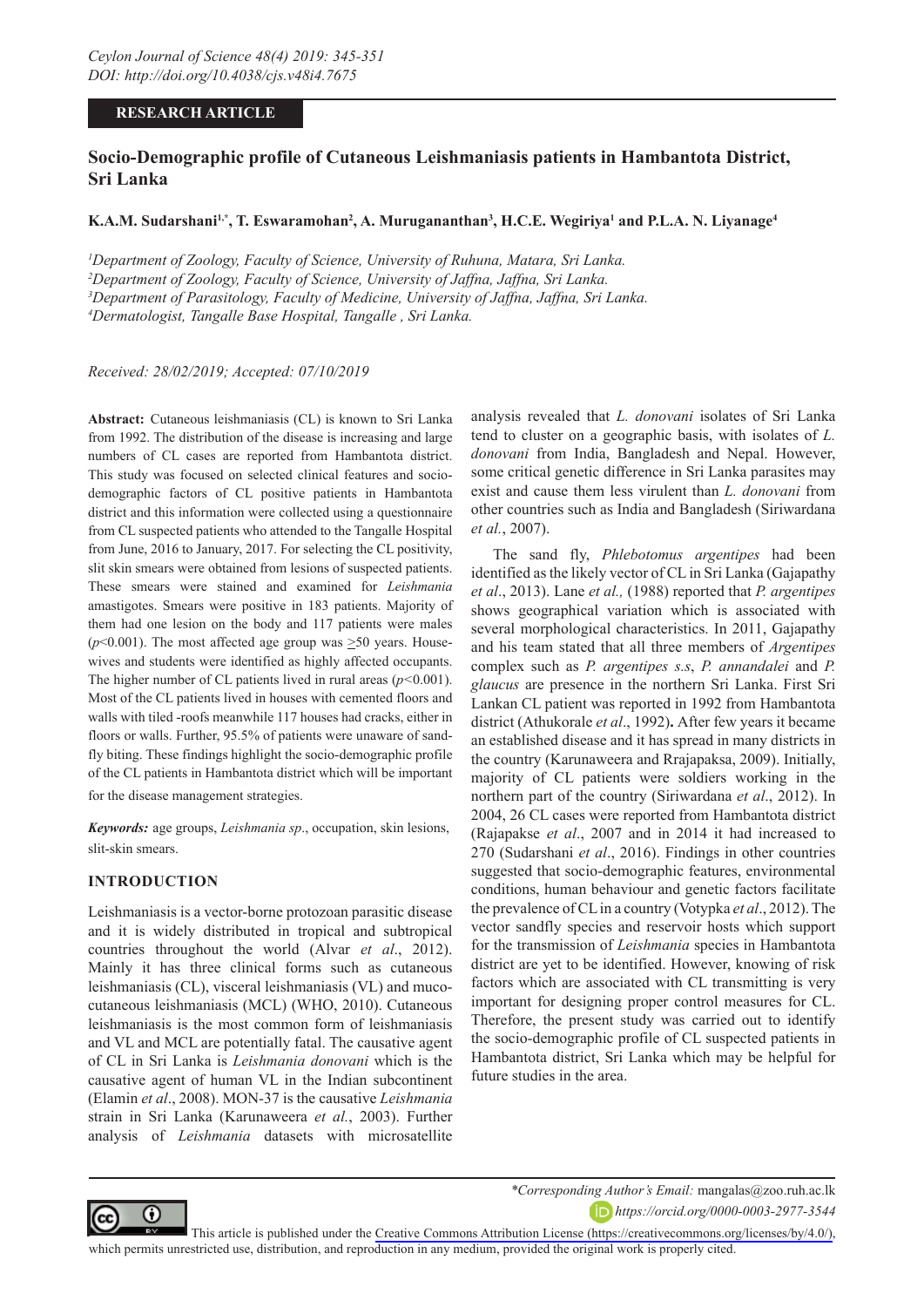### **MATERIALS AND METHODS**

Hambantota is one of the three districts in Southern Province of Sri Lanka (6° 6' N, 81° 8' E) and it consists with 12 DSDs (District Secretary Divisions). The total land area is 2609 km<sup>2</sup> with population 596,917 and 96% of them are living in rural areas (Department of Census and Statistics, 2011) (Figure 1). Town areas of Tangalle, Hambantota and Ambalantota DSDs are considered as urban areas in the district. Average annual rainfall of Hambantota district is 1045 mm and the mean temperature, is at 27.2°C (Wikipedia.org/wiki/Hambantotaw).

The present study was carried out during the period from June, 2016 to January, 2017. CL suspected patients who attended to the Dermatology clinic in Tangalle base hospital during the above period were included in the study. After clinical examination of each CL suspected patient, they were interviewed to collect additional research information such as socio-demographic information as sex, age, occupation, residence area, condition of the house, presence of cracks, holes or crevices in floor and walls. To get an idea about the awareness of sand flies and their biting activity relevant to the lesions on body of the patients, questions such as 'did you see or feel biting of any insect before the appearance of lesions?" and if the answer was "yes", "time of the day and place you saw or felt the biting" and answered given by patients were reported. After getting the written consent, slit- skin smears were taken at the most indurated margin under aseptic conditions by the Dermatologist of the respective hospital on the day of enrolment to the hospital. After cleaning the lesion with surgical spirit, a slit, 1-2 millimeter in long and deep was made at the active margin, into the upper dermis with a sterile, disposable surgical blade and the blood was cleaned by using sterile cotton wool. Once the bleeding had stopped, dermal tissue from the wall of the slit was scrapped with the blade and the material obtained was smeared onto glass slides to form a thin smear. Prepared thin smears were stained with Giemsa and examined under a light microscope using an oil immersion lens to identify *Leishmania* amastigotes at the Department of Zoology, University of Ruhuna, Matara, Sri Lanka.

The data were statically analyzed using SPSS 16.0 version. Descriptive statistics and frequency distributions were performed to describe clinical features. Nonparametric chi-square test was used to determine the significance level of socio-demographic factors. This statistical test determined whether the counts were uniformly distributed across categories of mentioned socio-demographic factors. Further, crosstabulations with gender and age groups and gender and occupation were performed.

Ethical approval for this study was obtained from the ethical review committee of the Faculty of Medicine, University of Ruhuna, Galle, Sri Lanka.

#### **RESULTS**

A total of 310 CL suspected patients were screened in the study.Out of them, 183 (59%) slit-skin thin smears were positive for *Leishmania* amastigotes (Figure 2). Clinical features of CL lesions of this study profile displayed in Table 1. Majority of the CL patients (N=158, 96.3%) presented with one lesion in their body ( $\chi$ 2 (2) = 234.32, *p*<0.001). Large number of lesions were observed in their upper limbs (N=92, 44.3%) followed by lower limbs (N=36, 17.3%). Meanwhile a few number of lesions were on ears (N=7, 3.4%) and on neck (N=2, 1.0%) (Figure 3).



**Figure 1:** A: Map of Sri Lanka with Hambantota district shaded. B: District Secretary Divisions in Hambantota district.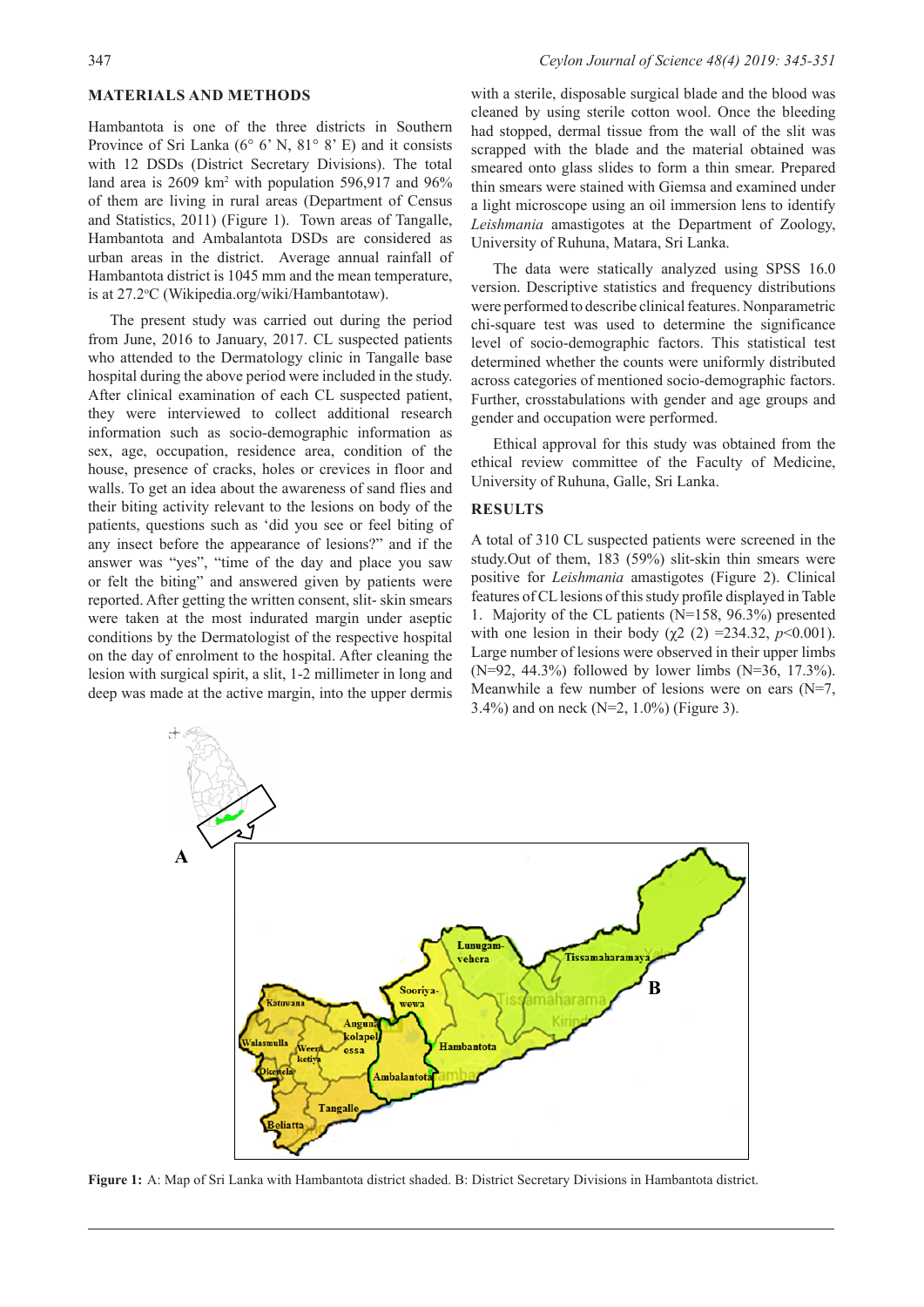

**Figure 2:** *Leishmania* amastigotes present in slit- skin smear of CL positive patients (1X400).

**Table 1:** Clinical characteristics of CL cases in Hambantota district, Sri Lanka.

| <b>Details</b>                | No. of patients affected $(\% )$ |
|-------------------------------|----------------------------------|
| 1. No. of lesions $(N=208)$   |                                  |
| 1                             | 158 (96.3)                       |
| $\mathfrak{D}$                | 22(12.1)                         |
| 3                             | 3(1.6)                           |
| 2. Site of lesion $(N=208)$ : |                                  |
| Head                          | 11(5.3)                          |
| Face                          | 27(13.0)                         |
| Ears                          | 7(3.4)                           |
| <b>Neck</b>                   | 2(1.0)                           |
| Trunk                         | 33(15.9)                         |
| Upper limbs                   | 92 (44.3)                        |
| Lower limbs                   | 36(17.3)                         |



Figure 3: CL lesions a: on hand b: on arm c: on face of patients in current study profile.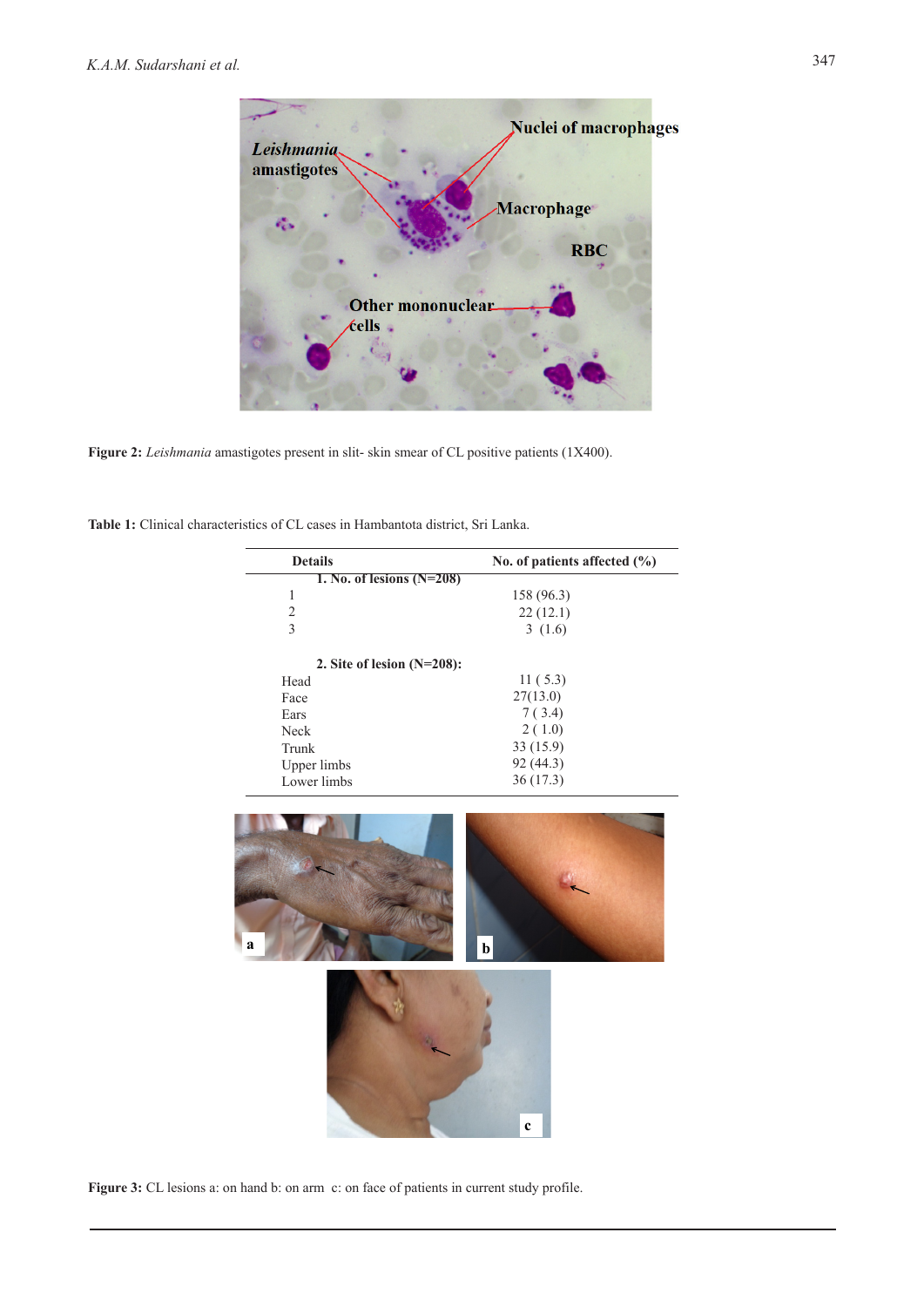

**Figure 4:** Frequency distribution of different occupations of CL patients in Hambantota district, Sri Lanka. 1: Students; 2: House wives; 3: Unemployed; 4: Laborer; 5: Farmer; 6: Fisherman; 7: Skill worker; 8: Self-employed; 9: Government servant; 10: Military personal; 11: Others (Retired & private sector etc.).

The socio-demographic factors of the CL positive patients are described in the Table 2 and Figure 4. As stated in Table 2, significantly higher number of CL positive patients were males (63.9%) compared to females in the Hambantota district (χ2 (1) =14.213,  $p$ <0.001).

More patients were found in  $>50$  years and  $<19$  years age and there was a significant difference in CL positivity among age group categories ( $\chi$ 2 (4) = 24.787, p < 0.001). In this study profile, significantly high number of CL patients lived in rural areas (χ2 (1) =14.213, p<0.001). As shown in Figure 4, high number occupants such as house-wives and students were infected with CL parasites, followed by retired and private sector occupants and self-employed people ( $χ$ 2 (9) =88.311 *p*<0.001). Meanwhile, gender and occupation crosstabulation indicated that more infected males in this profile occupied as students, self-employed persons or retired persons or bank managers or private security persons (Pearson  $\chi$ 2 (9) =98.298, *p*<0.001).

Majority of the CL patients participated in the current study had houses with floor-cement (N=139, 95.8%), walls –cement (N=65, 44.8%) and roof-tiles (N=61, 42.1%). Further, seventeen patients (17.5%) had houses with claywalls or brick-walls and three patients had houses with clay-floor. Meanwhile large number of CL patients lived in houses with coconut leave thatched roofs (N=46, 31.7%) or thatched walls  $(N= 51, 35.2\%)$ . Yet, 80.1% of patients' houses were with cracks or holes in walls and floors. Significantly large number of patients in this study profile was unaware of biting activity of sand flies (Table 2).

## **DISCUSSION**

Previous studies indicated that Hambantota is considered as an endemic area for localized cutaneous leishmaniasis as large number of CL cases was reported (Ranasinghe *et al.*, 2013; Sudarshani *et al*., 2016). According to the findings of the current study, out of 312 suspected patients

who participated in this study profile, 183 (59%) patients were infected with localized cutaneous leishmaniasis. These patients were reported from Katuwana, Okewela, Walasmulla, Weeraketiya, Beliatta, Tangalle, Ambalantota and Angunakolapelessa District Secretary Divisions in Hambantota district. Clinical features such as one lesion on exposed body parts was very common in Hambantota district and several studies done in other areas of the country also documented that most lesions had appeared in exposed areas of the body (Rajapakse *et al.*, 2007; Ranasinghe *et al*, 2013). A previous study done in southern province of Sri Lanka reported that the highest number of CL cases reported ranging the age group 10-19 years and both males and females were affected almost equally (Rajapakse *et al.*, 2007). The current study confirmed that the age group  $\geq 50$ years were highly affected (31.7%) by CL and followed by the age group  $\leq$ 19 years (25.2%) which mainly consists of students. This age distribution pattern was somewhat similar to our earlier study done in 2014 in Hambantota district which reported that  $33\%$  of CL patients were  $> 50$  years (Sudarshani, *et al*., 2016). The same study (Sudarshani *et al*., 2016) documented that males were more affected than females in Hambantota district in 2014. Meanwhile a crosssectional study done in Matara district which is adjacent to Hambantota district, Kariyawasam *et al.*, (2015) indicated that more females were affected than males. Siriwardana *et al.*, ( 2019) in their study done throughout the country in different time periods from 2001 to 2013 reported that more young adult patients between ages of 21-40 years were males and females showed a wider age distribution with involving younger and elderly patients. Age and gender cross-examination in the current study profile indicated that number of males infected in all age- groups were higher than females as men do more outdoor activities such as walking, playing, travelling and outdoor occupations such as fishermen, farmers and skill workers than females at dawns and dusks of the day. It increases the exposure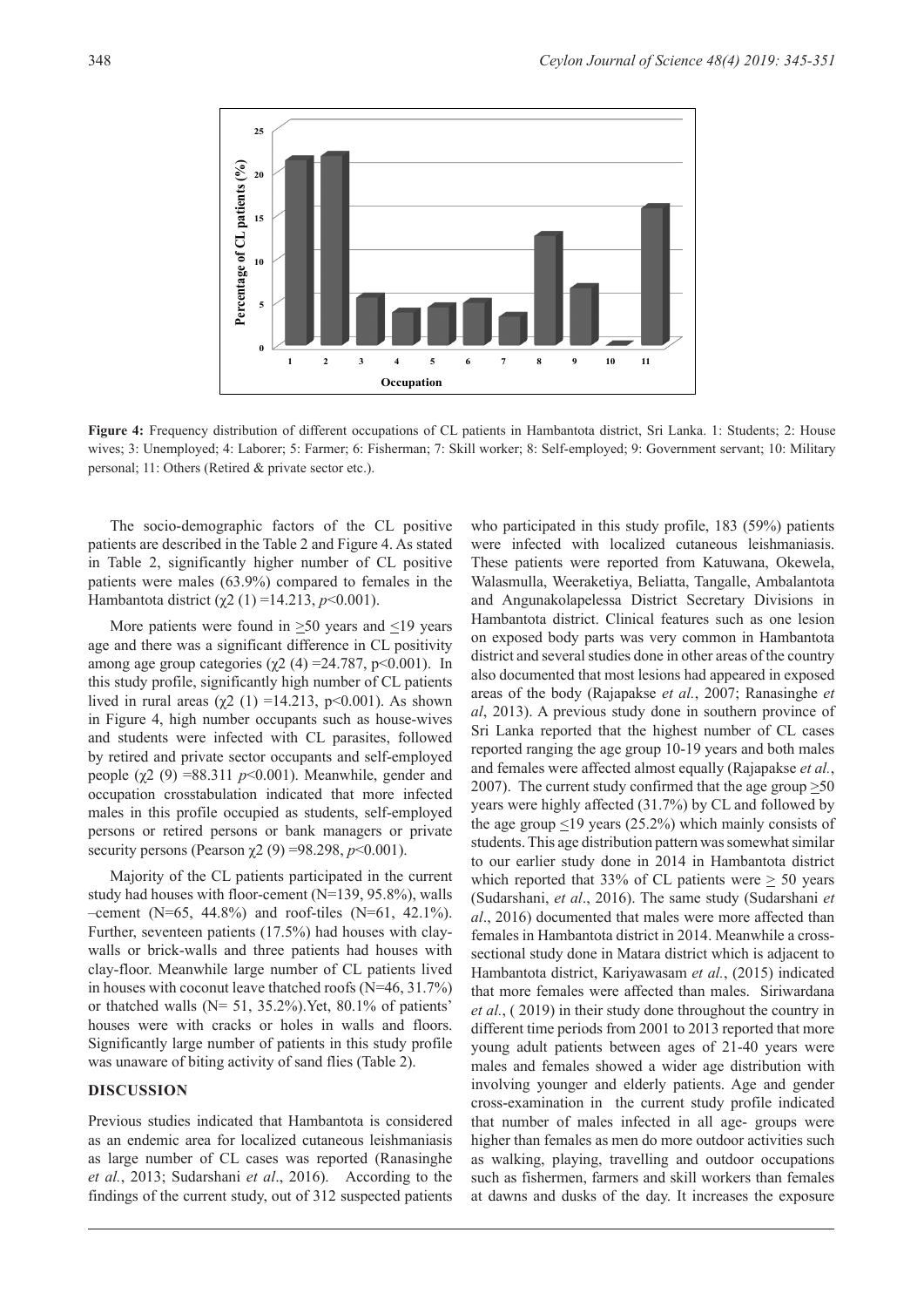| Factor                                        | $CL$ positive $(\%)$ |
|-----------------------------------------------|----------------------|
| 1. Gender                                     |                      |
| Male                                          | 117 (63.9)           |
| Female                                        | 66 (36.1)            |
| 2. Age Groups (years)                         |                      |
| $\leq19$                                      | 46(25.1)             |
| 20-29                                         | 21(11.5)             |
| 30-39                                         | 28 (15.3)            |
| $1 - 49$                                      | 30(16.4)             |
| >50                                           | 58 (31.7)            |
| 3. Residence area                             |                      |
| Urban                                         | 66 (36.1)            |
| Rural                                         | 117 (63.9)           |
| 4. Housing conditions:                        |                      |
| a. Type of floor:                             |                      |
| Cemented                                      | 139 (95.8)           |
| Earth /Dampen earth                           | 3(2.1)               |
| Clay                                          | 3(2.1)               |
| b. Type of walls                              |                      |
| Cemented                                      | 65 (44.8)            |
| <b>Brick</b>                                  | 11(7.6)              |
| Thatched                                      | 51 (35.2)            |
| Plank/ Metal sheets                           | 12(8.3)              |
| Clay                                          | 6(4.1)               |
| c. Type of roof                               |                      |
| Thatched                                      | 46 (31.7)            |
| Tin                                           | 19(13.1)             |
| Tiled                                         | 61(42.1)             |
| Asbestos                                      | 16(11.0)             |
| Wood ceiling                                  | 3(2.1)               |
| 5.<br>Presence of cracks, holes & crevices in |                      |
| walls & floor                                 |                      |
| Yes                                           | 117(80.1)            |
| No                                            | 29 (19.9)            |
| 6. Awareness of sand fly biting:              |                      |
| Yes                                           | 8(4.5)               |
| No                                            | 175 (95.5)           |

of men to the vector sand fly. A previous study of CL in the northern area of the country also reported that outdoor occupation was a risk factor for CL (Siriwardhana *et al*., 2010). Based on the findings of the current study most of the affected females were house-wives. This finding is supported by previous study carried out in India (Aara *et al.*, 2013). In addition, higher number of elderly people and self-employed people such as three-wheel drivers had CL; however affected military personnel were not reported in this profile. In contrast, a study done in Sri Lanka (2017) revealed that more security service personnel and farmers were infected with CL than the other occupants (Galgamuwa *et al*., 2017). According to the findings of current study more CL patients were reported from rural areas than urban areas in Hambantota. According to the government statistics (2012), Tangalle, Ambalantota and Hambantota town areas are considered as urban areas in Hambantota district while the rest is rural areas with patchy

forests and agricultural lands. Rethinger *et al.*, reported in their study (2010), the vegetation near houses can provide resting places and breeding sites for sand-flies. According to the present findings, there may be an association between the condition of the houses and CL cases in Hambantota district. Majority of the CL patients participated in current study had houses with cemented floors and walls –cement and roof with tiles. However, houses of majority of CL patients' with either cracks or holes in walls or floor. A study in Kabul, Afghanistan reported that house with brick walls could significantly influence CL risk (Rethinger *et al*., 2010). In this study area, seventeen patients (17.5%) had houses with clay-walls or brick-walls and three patients lived in houses with clay-floor. Meanwhile large number of CL patients (N=46, 31.7%) lived in houses with coconut leave thatched roofs. Based on the previous findings, the dark un-plastered house walls, ceiling or floor with cracks and crevices are known breeding places and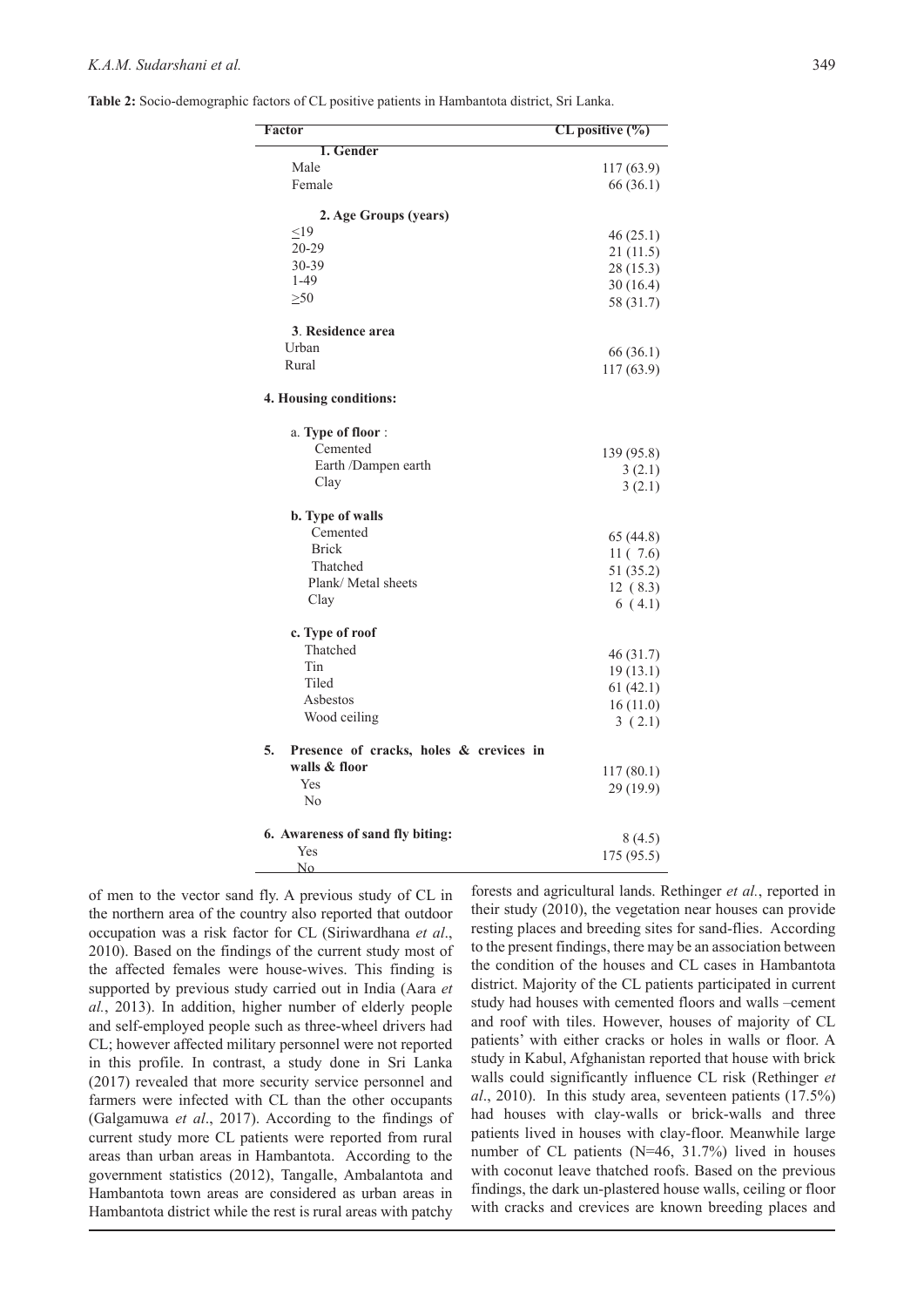resting places of vector sand-flies having moisture and humus (WHO, 2010; Singh *et al.*, 2010, Coura-Vital *et al*., 2013, Siriwardana *et al*., 2013). Further, the largest number of CL patients (95.5%) was unaware of the biting activity of sand flies as it is less painful (personal communication). Further, sex related behavioural patterns that increase human -vector contact, age, house design and construction materials are usually considered as risk factors for CL in Pakistan (Yared *et al.*, 2016).

In conclusion, the clinical profile of CL positive patients in the current study documented that the lesion number ranged from 1 to 3 and the highest number of patients had single lesion on their arms, legs or trunk. Males were more infected in each age group and two age groups namely, more than 50 years ( $> 50$  years) and less than 19 years ( $<$ 19 years) had high CL infections. Analysis of CL infection and occupational categories indicated that house –wives and students were more infected with CL than the other occupants in this profile. Some patients lived in houses with clay-walls or brick-walls and clay-floors and coconut leave thatched roofs which are considered as preferred micro-habitats of vector sand flies. However, current study was focused on clinical features and socio-demographic factors of CL positive patients in Hambantota district. It is urgently needed to identify the other factors such as human life-style patterns and environmental factors which enhance CL transmission in Hambantota region. On the other hand investigations on bionomics of sand-fly vector species and reservoir hosts which facilitate the CL transmission in Hambantota district are needed for effective management of the disease. Otherwise CL becomes a major public health problem in Hambantota district, Sri Lanka.

## **ACKNOWLEDGEMENT**

Financial assistance provided by UGC Grant (UGC/DRIC/ PG/2014 May/RUH 02) is gratefully acknowledged.

#### **REFERENCES**

- Alvar, J., Velez, I., Bern, C., Herrero, M., Desjeux, P., Cano, J., Jannin, J. and den Boer, M. Leishmaniasis Control Team WHO (2012). Leishmaniasis worldwide and global estimates of its incidence. *PLoS ONE* **7**(5): e35671.
- Athukorale, D.N., Seneviratne, J.K.K., Ihalamulla, R.L. and Premaratne, U.N. (1992). Locally acquired cutaneous leishmaniasis in Sri Lanka. *Journal of Tropical Medicine* **95**(6): 432-433
- Aara, N., Khandelwal K., Bumb, R.A., Mehta, R.D., Ghiya, B.C., Jakhar R., Dodd C., Salotra P. and Satoskar A.R. (2013). Clinico-epidemiologic study of cutaneous leishmaniasis in Biknar, Rajesthan, India. *American Journal of Tropical Medicine and Hygiene* **89**(1): 111- 115.
- Brooker, S., Mohammed, N., Aadil, K., Agha, S., Reithinger, R., Rowland, M., Ali, I. and Kolaczinski, J. (2004). Leishmaniasis in refugee and local Pakistani populations. *Emerging Infectious Diseases* **10**(9): 1581-1584.
- Coura-Vital, W.I., Reis, A.B., Reis, L.E., Braga, S.L., Roatt, B.M., Aguiar-Soares, R.D., Marques, M.J., Veloso,

V.M. and Carneiro, M. (2013). Canine visceral leishmaniasis: incidence and risk factors for infection in a cohort study in Brazil. *Veterinary Parasitology* **197**(3- 4): 411-417.

- Department of Census and Statistics (2011). Census of population and housing Sri Lanka.
- Elamin, E.M., Guizani, I., Guerbouj, S., Gramiccia, M., Eihassan, A. M., Di Muccio, T., Taha, M.A. and Mukhtar, M.M. (2008). Identification of *Leishmania donovani* as a cause of cutaneous leishmaniasis in Sudan*. Transactions of the Royal Society of Tropical Medicine and Hygiene* **102**(1): 54-7.
- Gajapathy K., Jude P.J. and Surendran S.N. (2011). Morphometric and meristic characterization of *Phlebotomus argentipes* species complex in northern Sri Lanka: evidence for the presence of potential leishmaniasis vectors in the country. *Tropical Biomedicine* **28**(2): 259-68.
- Gajapathy, K., Peiris, L.B., Goodacre, S.L., Silva, A., Jude, P.J. and Surendran, S.N. (2013). Molecular identification of potential leishmaniasis vector species within the *Phlebotomus (Euphlebotomus) argentipes* species complex in Sri Lanka. *Parasites & Vectors* **6**(1): 302.
- Galgamuwa, L.S., Sumanasena, B., Yatawara, L., Wickramasinghe, S. and Iddawela, D. (2017). Clinico-Epidemiological Patterns of Cutaneous Leishmaniasis Patients Attending the Anuradhapura Teaching Hospital, Sri Lanka**.** Korean Journal of Parasitology **55**(1): 1-7. https://en.wikipedia.org/wiki/Hambantotaw. hambantota.climatemps.com/ sited on 09/10/2017.
- Kariyawasam, K.K.G.D.U.L., Edirisuriya, C.S., Senarath, U. Hensmen, D., Siriwardana, H.V.Y.D. and Karunaweera, N.D. (2015). Characterization of cutaneous leishmaniasis in Matara District, southern Sri Lanka: evidence for case clustering. *Pathogens and Global Health*; **109**(7): 336-343.
- Karunaweera, N.D., Pratlong, F., Siriwardana, H.V., Ihalamulla, R.L., Dedaet, J.P. (2003). Sri Lankan cutaneous leishmaniasis is caused by *Leishmania donovani* Zymodeme MON-37. *Transactions of the Royal Society of Tropical Medicine and Hygiene* **97** (4): 380-381.
- Karunaweera, N.D. and Rrajapaksa, U.S. (2009). Is leishmaniasis in Sri Lanka benign and be ignored? *Journal of Vector Borne Diseases* **46**(1): 13-17
- Lane, R. P., Abdel-Hafez, S. and Kamhawi, S. (1988). The distribution of phlebotomine sand flies in the principle ecological zones of Jordan. *Medical and veterinary Entomology*; **2**(3):237-246.
- Rajapakse, U.S, Ihalamulla, R.S., Udagedara, C. and Karunaweera, N.D. (2007). Cutaneous leishmaniasis in southern Sri Lanka. *Transactions of the Royal Society of Tropical Medicine and Hygiene* **101**(8): 799-803.
- Ranasinghe, S., Wickramasinghe, R., Silva, O. and Wickramasinghe, R. (2013). Cross-sectional study to assess risk factors for leishmanisis in an Endemic Region in Sri Lanka. *American Journal of Tropical Medicine and Hygiene* **89**(4):742-749.
- Reithinger, R., Mohsen, M., Aadil, K., Sidiqi, M., Erasmus, P. and Coleman, P.G. (2003). Anthroponotic cutaneous